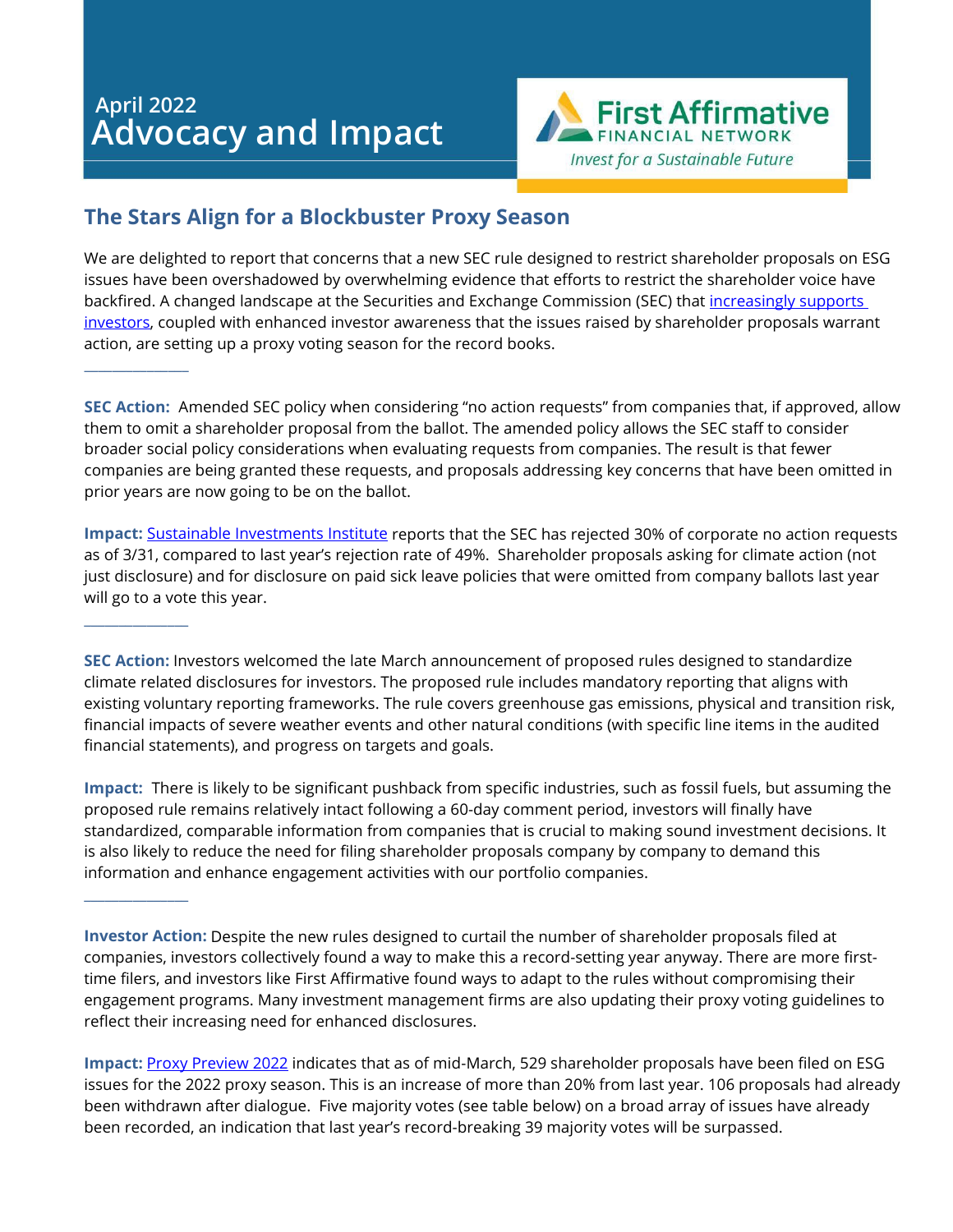

| <b>Early 2022 Majority ESG Votes</b> |                                         |             |                       |
|--------------------------------------|-----------------------------------------|-------------|-----------------------|
| Company                              | <b>Proposal</b>                         | <b>Vote</b> | <b>Annual Meeting</b> |
| Apple                                | Report on racial justice impacts/plan   | 53.6%       | March 4               |
| Apple                                | Report on concealment clause risks      | 50.0%       | March 4               |
| Costco Wholesale                     | Adopt net-zero GHG reduction targets    | 70.0%       | January 20            |
| Jack in the Box                      | Report on plastic packaging             | 95.4%       | March 4               |
| <b>Walt Disney</b>                   | Report on gender/minority pay disparity | 59.6%       | March 9               |

*[Source: Sustainable Investments Institute](https://siinstitute.org/press/2022/Proxy_Preview_2022_Press_Release__3_17_22_pdf)*

 $\overline{\phantom{a}}$ 

\_\_\_\_\_\_\_\_\_\_\_

**Investor Action:** Many investors, including First Affirmative, have amended [proxy voting guidelines](https://www.firstaffirmative.com/wp-content/uploads/2022/03/2022-Proxy-Voting-Guiedelines-Final-eff-0201222-2.pdf) to increasingly hold board members responsible for oversight of ESG issues, particularly of climate and diversity oversight, to account by voting against them.

**Impact:** Stay tuned! We expect support for board members responsible for climate oversight at lagging companies to decrease over time, but how major institutional managers implement their policies on a companyby-company basis will determine how broad-based this trend becomes. Support for board members has consistently been very high, averaging well over 90%. Eroding investor support for board members coupled with increasing investor support for shareholder proposals may move reluctant companies to action.

## **First Affirmative Engagement Highlights**

First Affirmative has filed [nine](file://fafn-dc/Users/jenniferwaterman/2022/Advocacy%20and%20Impact%20Update%202Q%20commentary/Advocacy-Resolution-Update-20220331.html) shareholder proposals to date, three of which have already been withdrawn after successful dialogue at Tractor Supply, Citi, and Kroger. Although the new SEC rules did make it more timeconsuming to file proposals and prevented some of our clients from being able to participate in the process, other clients with qualifying shares allowing us to file on their behalf meant that we could continue our work with minimal disruption.

## **In Depth: Climate Action at Tractor Supply**

We first contacted Tractor Supply in November 2020 to express our concern that the company had yet to adopt renewable energy, which at that point was less than 5% of their energy use. We subsequently had productive conversations with regard to renewable energy as well as the Company's broader climate action plan. We were pleased that the company subsequently joined the Renewable Energy Buyers Alliance, established significant renewable energy goals, and have since increased the renewable energy portfolio to 18% since our initial conversation. However, we decided to file a shareholder proposal asking the company to address our concerns with regard to measuring and reducing its total contribution to climate change, including emissions from its supply chains, to align its operations with the Paris agreement's goal of maintaining global temperatures increases well below 2°.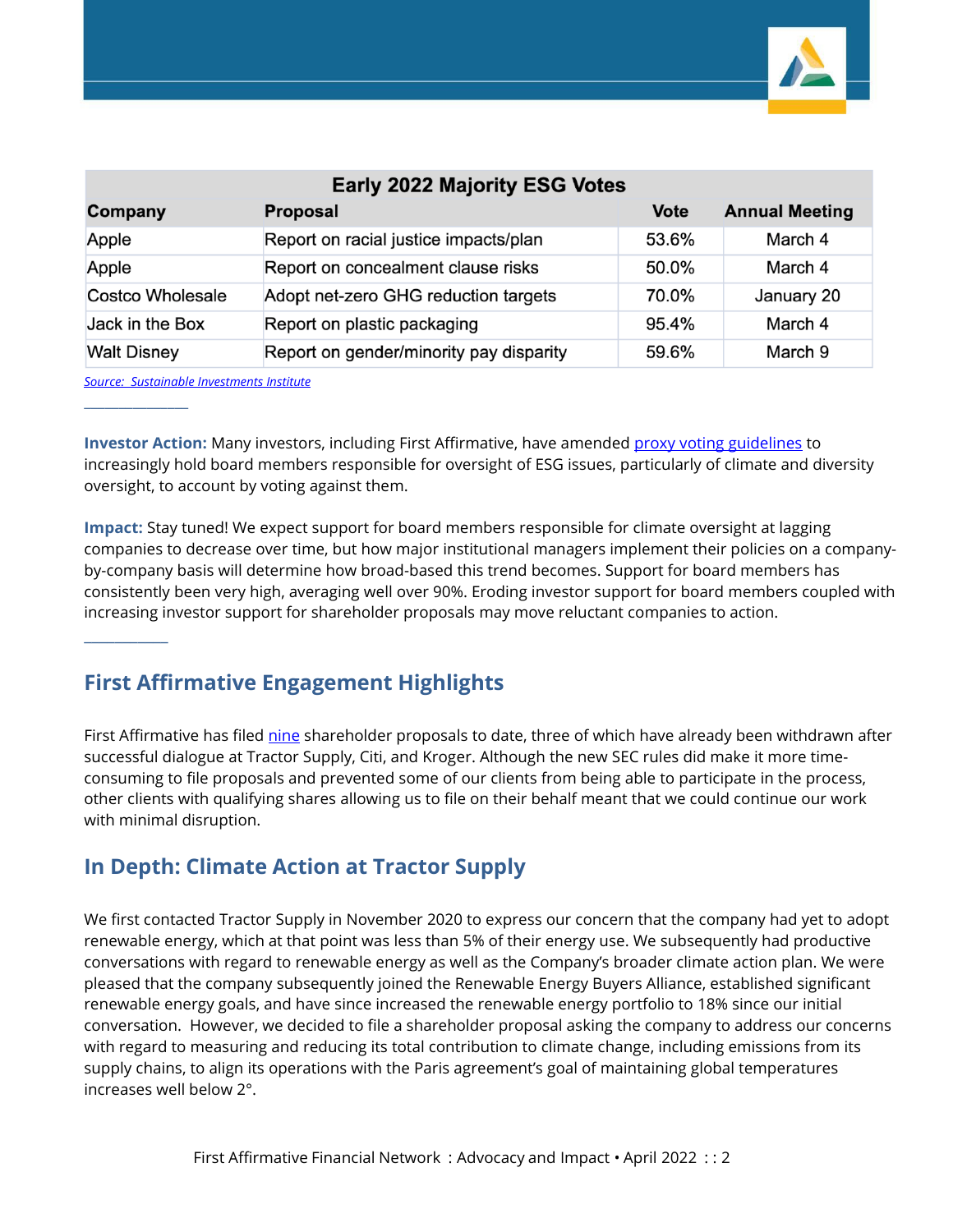

Further discussions yielded a withdrawal agreement as the company has made significant progress on both disclosure and goal setting.

#### **Tractor Supply:**

- expanded its reporting significantly in alignment with our expectations for comprehensive disclosure in accordance with Task Force for Climate Related Disclosure (TCFD) recommendations
- hired a Director of Sustainability responsible for policy implementation
- set [aggressive goals](https://corporate.tractorsupply.com/ESG/ESGGoals/default.aspx) for Reducing Scope 1 and 2 emissions
- Will continue our engagement during the process to update us on their progress on establishing policies and procedures to properly measure, manage, and reduce Scope 3 emissions (those primarily generated by their extensive supply chain)

## **Do Sign-On Letters Make a Difference?**

First Affirmative joins other investors in signing onto letters addressing a range of environmental, social and governance concerns. We know that in many cases such letters serve to amplify investor concerns and over time influence corporate and public policy. In some instances, though, we are gratified to see direct and immediate impact. This was the case recently in our home state of Colorado.

On February 7, 2022, a Colorado House Committee considered a bill to remove some workers from Colorado's paid sick time law passed in 2020. A legislator in support of the bill stated that paid sick time requirements would harm Colorado businesses and the economy by increasing employer costs and making it less likely that investors would want to invest in Colorado business. Jared Make of [A Better Balance](https://www.abetterbalance.org/) was able to cite a letter that First Affirmative and 149 other investors had signed documenting that many investors disagree, and instead recognize the importance, cost savings, and public health benefits of paid sick time. Thi[s letter](https://www.iccr.org/sites/default/files/blog_attachments/investor_engagement_letter_on_paid_sick_leave_-_final12600.pdf) was extremely helpful to push back on sweeping claims that paid sick time laws would dissuade investors from investing in Colorado businesses.

**The outcome:** Upon reviewing the letter, along with other supporting research and studies provided, the Committee **rejected the bill** at the end of the hearing, and it will not advance.

Mention of specific securities is not an offer to buy or sell that security. For information about the suitability of an investment for your portfolio please contact your advisor.